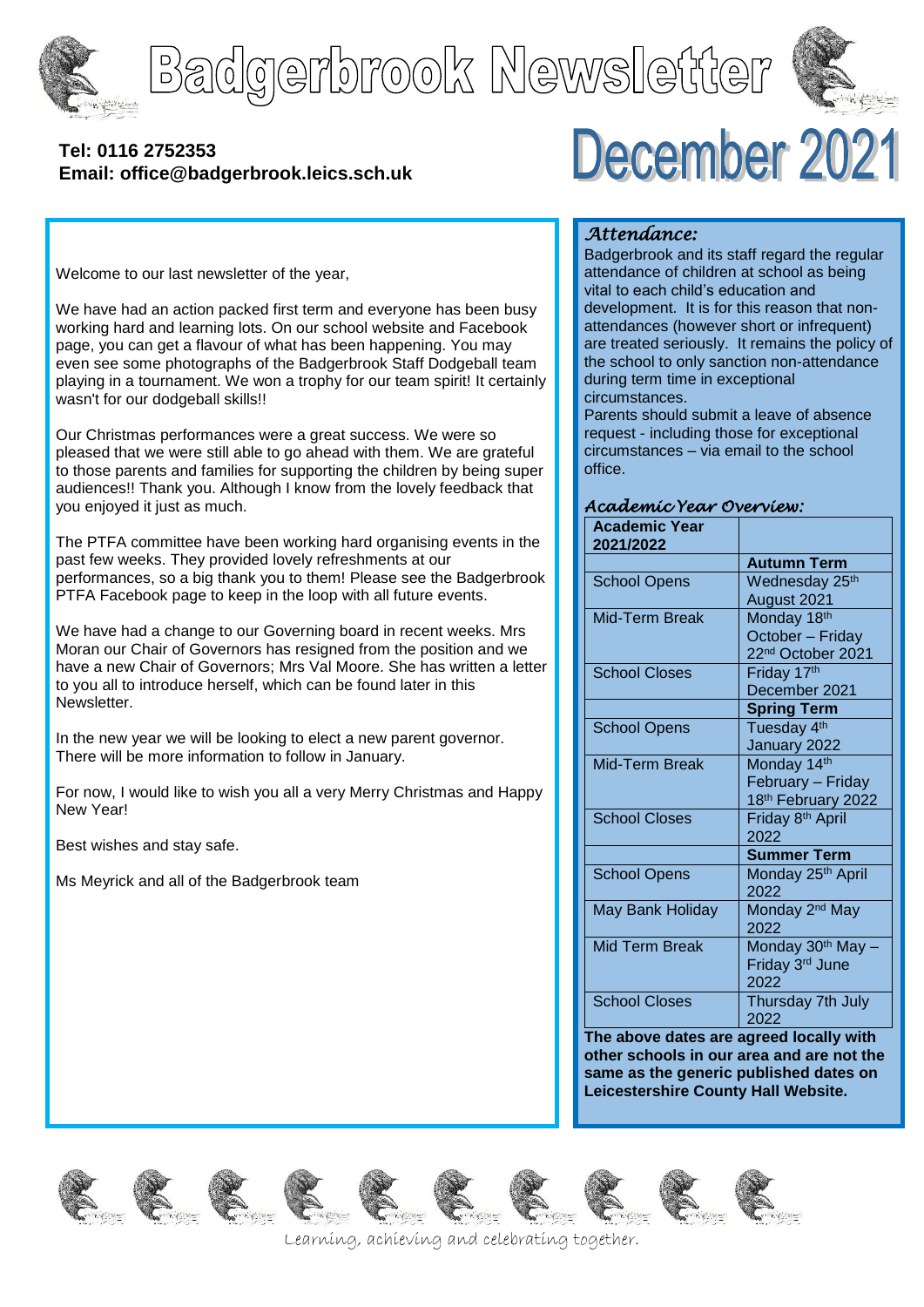

## *Badgerbrook Wellbeing Ambassadors*

Badgerbrook have appointed Cerys, Finlay, Ava and Jude as 'Wellbeing Ambassadors'. The children will be working with Mrs Kirk over the next year to help improve the wellbeing of all pupils at the school. They have already set their first targets which include reducing screen time of children in Years 5 and 6. Also ensuring all children at Badgerbrook are introduced to mindfulness with school and have at least one session per week.



# *The Trussell Trust Charity*

To raise funds for The Trussell Trust Charity, 5AW/HK will be running and walking 40 laps of the playground – over 4 miles altogether. They have been training really hard all term by completing their weekly, 'Daily Boost mile' and are hoping to raise lots of money!



#### *Children in need*

Children, Parents & Staff raised £495 for Children in Need.

Well done everyone.

# *First Time School Admissions Autumn 2022*

If your child is eligible to start primary school in September 2022 (born between 1<sup>st</sup> September 2017 and 31 August 2018 inclusive), you need to apply to the local authority for a place at [www.leics.gov.uk](http://www.leics.gov.uk/) by 15 January 2022.

Results will be made available on 18th April 2022.

#### **To All Parents/Carers and Staff of Badgerbrook Primary School.**

I just wanted to say hello, my name is Val Moore and I have been appointed recently to the school in the role of Chair of Governors.

I am a retired primary school teacher with extensive senior leadership experience. I have many years' experience as a Governor and in the role of Chair of Governors also.

I live in Narborough, have 3 grown up children and one grandson. I enjoy reading and going to the theatre, I also enjoy doing craft projects.

Badgerbrook is a lovely school, I have been given a tour of the school by Ms Merrick, all the children were very welcoming and polite.

The role of the governing body of any maintained primary school is strategic to oversee the standards in the school, by monitoring, questioning and 'Holding the School to Account'. If anyone is interested in becoming a governor, please give the office your contact details and I will contact you for a chat.

Thank you everyone. I'm looking forward to working with all the governors at the school.

Yours sincerely

Val Moore Chair of Governors











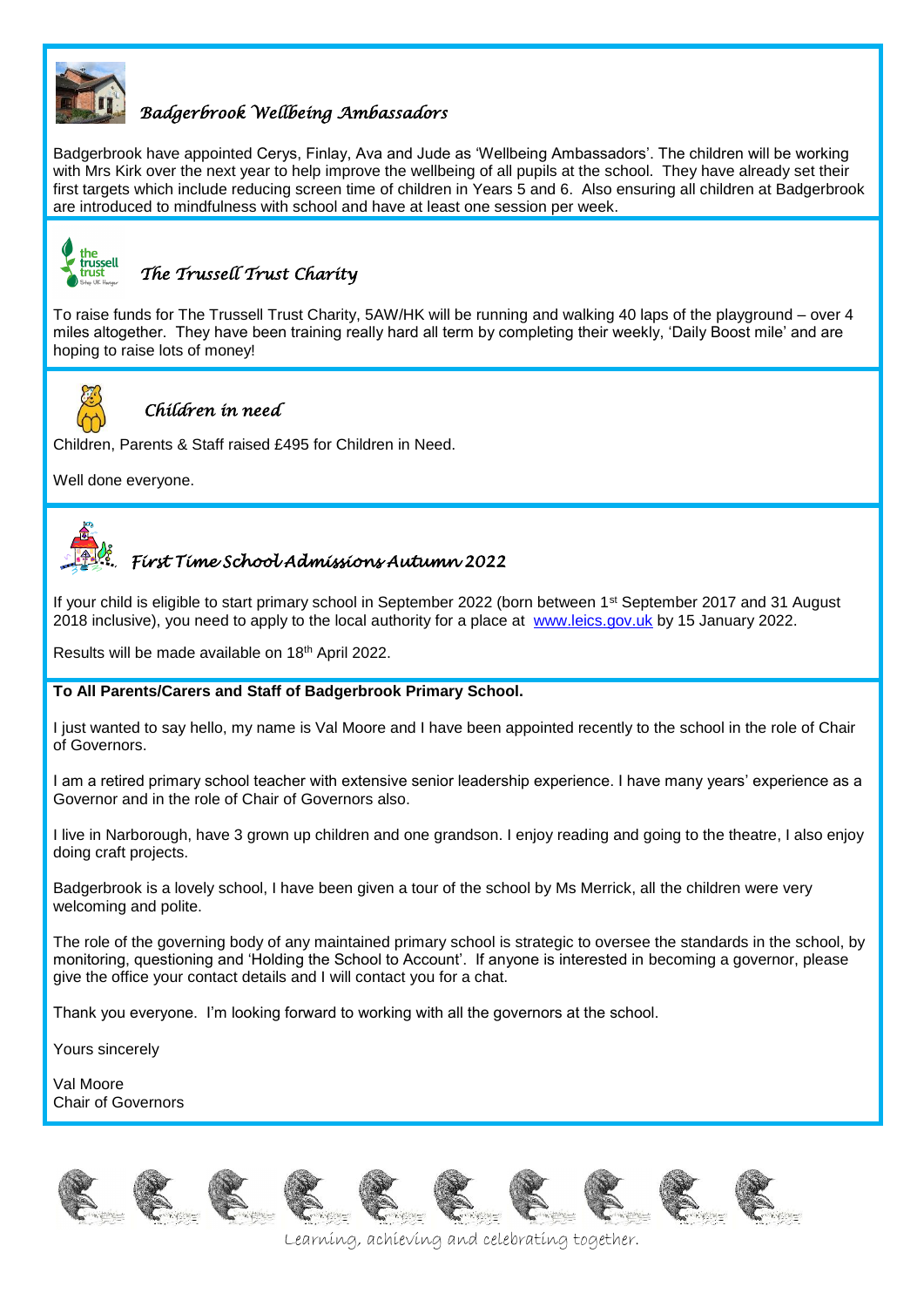Big Shout out to .......

Well done to Ella In Year 3 she has passed her piano test with fantastic comments from her examiner #Confidence.

Veronica, Lucie, Henry & Miller all took part in an English quiz at Thomas Estley Community College #Teamwork.

Thank you to Isaiah and Kieran in Year 6. for decorating our Christmas tree in the reception area, with a little help from Mr Creese #Teamwork.

Well Done to Ms Meyrick, Mrs Toon, Miss Stevens, Mr Creese, Mrs Kirk, Mrs Holland, Mrs Pullen, Miss Scott-Wylie, Mr & Mrs Turner. They recently took part in a school staff dodgeball tournament and came 4<sup>th</sup> #Enthusiam

.

# *Safeguarding*

If you have any concerns about the welfare of any child in our school, or you wish to discuss aspects of safeguarding, please speak to our Designated Safeguarding Lead Ms A Meyrick or one of our Deputy Designated Safeguarding Leads, Mrs V Toon & Mrs C Webb.

# *Online Safety*

Computers are everywhere. No matter where we go, there is no escaping their reach. Our children are growing up in a world where these devices are common in everyday lives. Unlike many adults, children are not fazed by computers and smart devices and accept them as part of their way of life. At Badgerbrook, we acknowledge that computers, devices and of course the internet are all amazing technologies both now and for the future. However, we are aware of the necessity to keep our children safe. We would like to make you aware of CEOP, which is the government's Child Exploitation and Online Protection Centre. If you wish to report some inappropriate content or behaviour online follow the directions on their pages.

We would also like to introduce you to a new industry-backed website for parents, which aims to provide a good understanding of issues affecting children today. Take a look here: www.internetmatters.org.